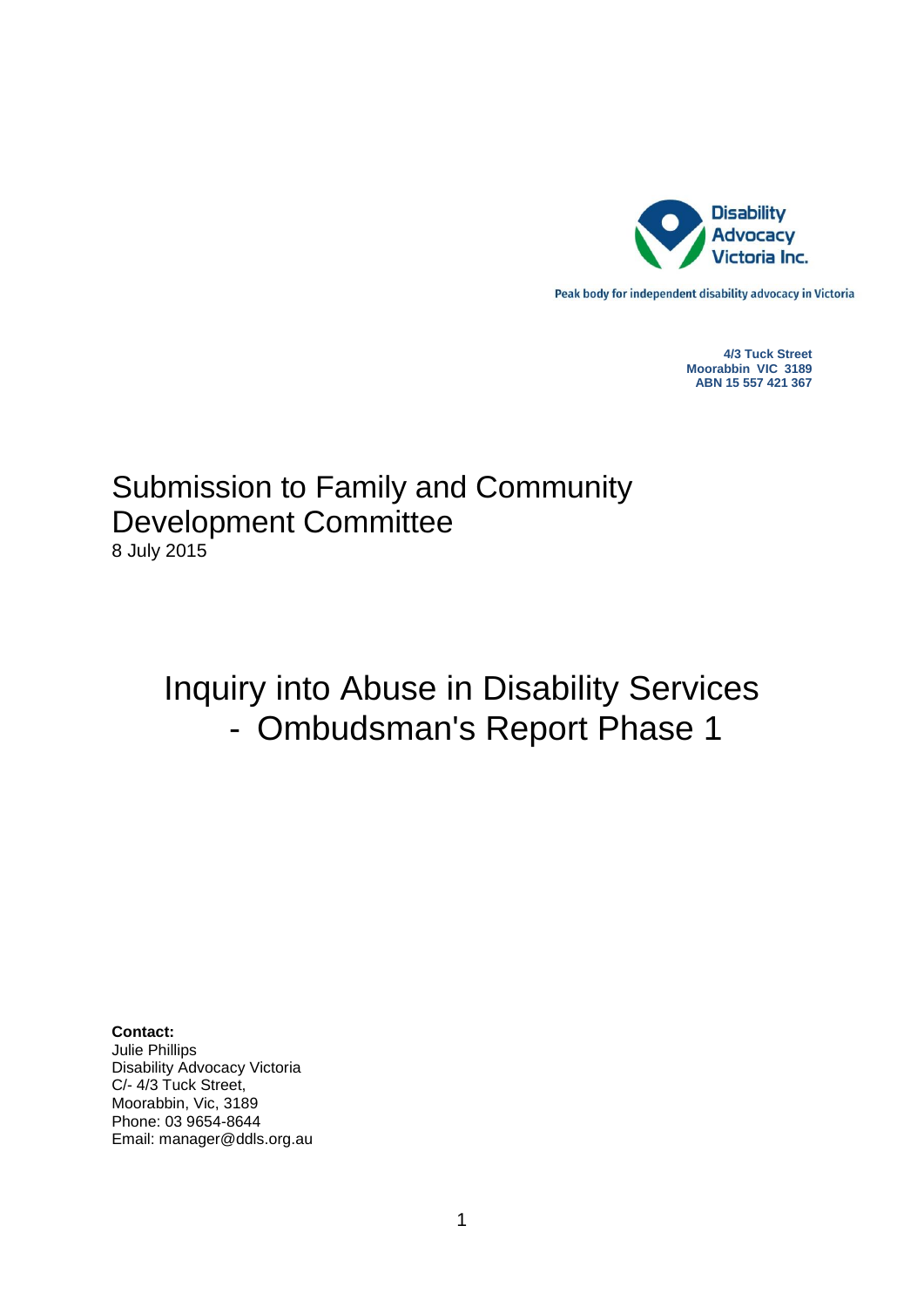# **Introduction**

Disability Advocacy Victoria is the peak body for independent advocacy organisations in Victoria. Disability Advocacy Victoria has a membership of 18 advocacy organisations.

Last month the Victorian Ombudsman released her Phase 1 stage report in the "*Reporting and Investigation of Allegations of Abuse in the Disability Sector:-the Effectiveness of Statutory Oversight*".

Disability Advocacy Victoria supports the Ombudsman's conclusions in relation to the inadequacy and ineffectiveness of the current statutory regime in overseeing reports of abuse by people with disabilities.

We address the Ombudsman's recommendations below.

# **Ombudsman's Recommendation 1**

*In considering the findings of this report, in particular the lack of consistent mandatory reporting, complex oversight arrangements and gaps in oversight, I recommend that:*

*a. the Victorian Government either establish, or transfer responsibility to an existing agency, for a single independent oversight body, containing the elements in Appendix 4 (see page 102).*

*This body could become part of, inform, or eventually be replaced by a national quality framework which ensures Victorians with disability are not provided with less protection under a national scheme.*

*b. That the Victorian Parliament Family and Community Development Committee further examine the logistics of a single independent oversight body, as it considers interim measures to strengthen the disability system prior to the introduction of the NDIS.*

# **Disability Advocacy Victoria Position Recommendation 1**

Disability Advocacy Victoria supports the Ombudsman's recommendation that a single independent oversight body containing the elements in Appendix 4 of the report be established.

Our preferred recommendation is that a new independent body be established, which could become part of or inform a new national body charged with the oversight of complaints about disability service provision throughout Australia.

We do not believe that any of the current statutory authorities have demonstrated sufficient aptitude for responding to complaints from people with disabilities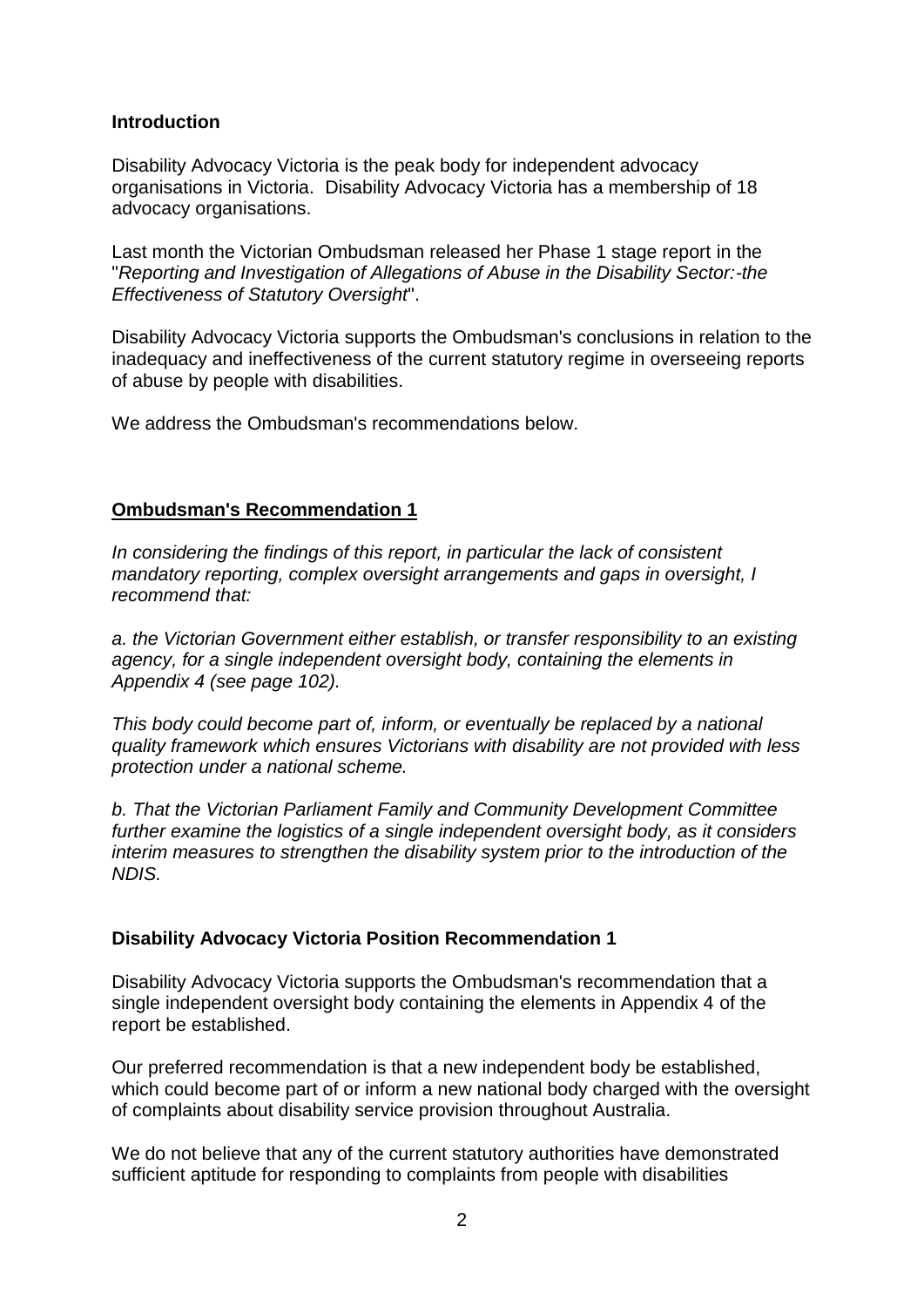regarding violence, abuse, neglect and exploitation to warrant such powers being transferred to them.

If it is the case, however, that the Victorian Government decides to transfer responsibility to an existing agency, our first preference is that this agency be the Victorian Ombudsman<sup>1</sup>.

Any consideration that the Victorian Parliament Family and Community Development Committee gives to the logistics of a single independent oversight body, should occur in the context of a national independent oversight body.

# **Ombudsman's Recommendation 2**

1

*The findings of this investigation support an increase in the funding for advocacy, which should be informed by a comprehensive assessment of the need. This is particularly critical in the transition to the NDIS. I recommend the government:*

*a. undertake a comprehensive assessment of the advocacy needs of people with disability*

*b. transfer sufficient funding provision from DHHS, and responsibility for administering advocacy services, to the Office of the Public Advocate, including:*

*(i). ensuring access to advocates to assist people with allegations of abuse, and to support them through the process*

*(ii). providing oversight for advocacy services to ensure consistency and best practice.*

# **Disability Advocacy Victoria Position Ombudsman's Recommendation 2**

Disability Advocacy Victoria supports the Victorian Government undertaking a comprehensive assessment of the advocacy needs of people with a disability. We recommend strongly that if such an assessment takes place it actively involves people with disabilities.

We do not support transferring funding provision and administering of advocacy services to the Office of the Public Advocate ("OPA").

The OPA Guardianship Program represents a conflict for some people with disabilities and their advocates. OPA's role in acting as Guardians against the wishes of people with disabilities and their families is problematic and has at times resulted in complaints by people with disabilities and their advocates against OPA.

<sup>1</sup> One Disability Advocacy Victoria member recommends that the Disability Services Commission be given expanded powers to carry out this role.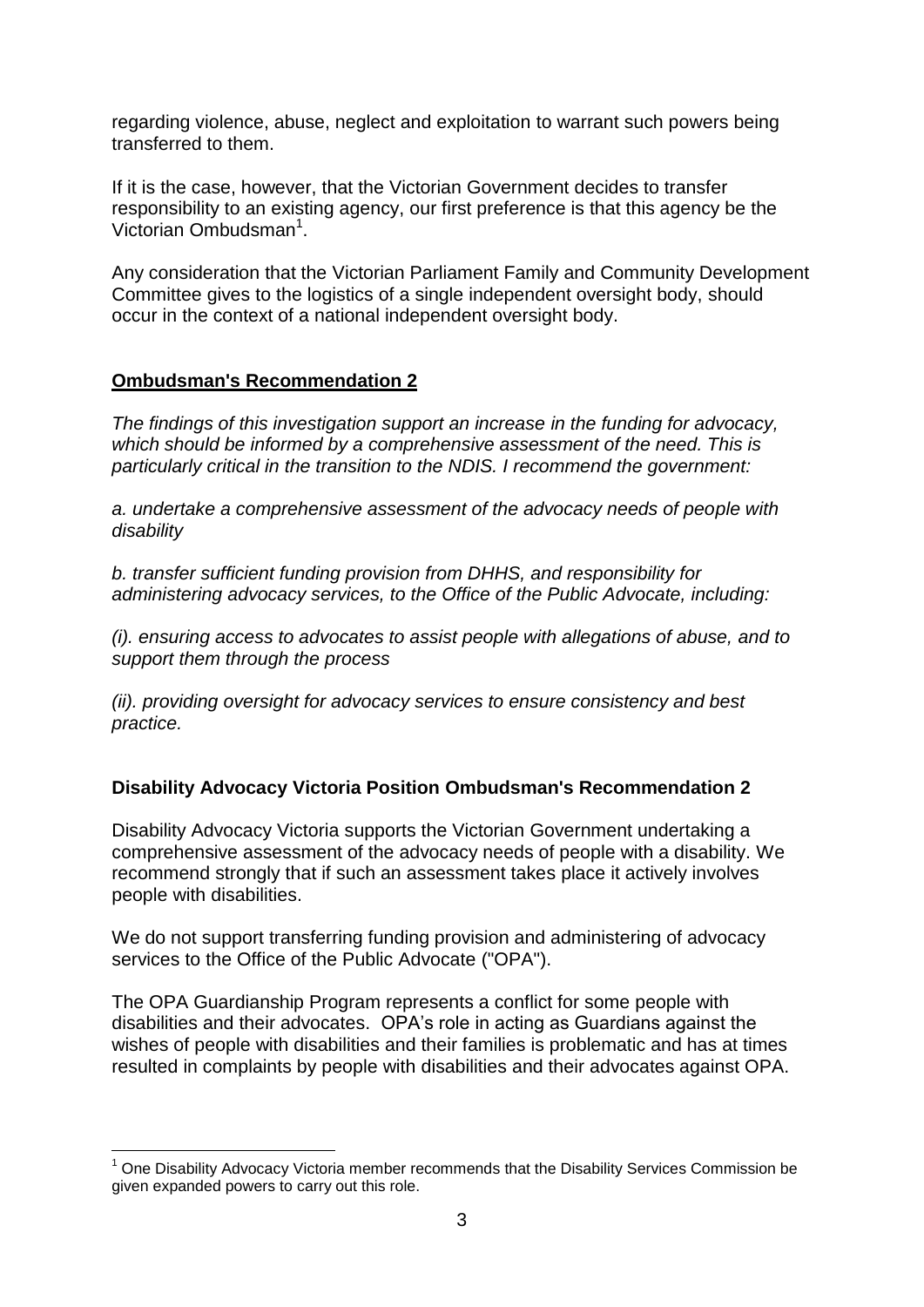If OPA is responsible for administering funding to advocacy agencies, the situation is not too dissimilar from the current one, which is where advocates and people with disabilities are making complaints against DHHS, who currently administer funding. One thing is clear, and that is that people with disabilities and their advocates need to make complaints without fear of retribution or victimisation. Therefore there should be no situation where any organisation providing a "service" or "function" to people with disabilities which could attract complaint, should be in a decision-making position in regard to advocacy funding.

It is recommended therefore that an independent body be established to be responsible for funding advocacy agencies.

In relation to ensuring that advocacy services provide consistent and best practice advocacy, Disability Advocacy Victoria welcomes this recommendation. However we again do not support oversight of this function being allocated to the Office of the Public Advocate. OPA operate in an entirely different manner to independent advocacy organisations. OPA operate from a "best interest" model, where they make a judgement about what is in the best interest of a person with a disability. This can be in conflict with the wishes of a person with a disability. Independent advocacy organisations represent people with a disability, respecting that they have inherent rights under law, including the same right to take risks and make mistakes as the rest of the community does. OPA, operating differently, does not have the knowledge or skill base in independent advocacy to ensure consistency and best practice.

We recommend that Disability Advocacy Victoria be funded to provide oversight to advocacy services to ensure consistency and best practice.

Disability Advocacy Victoria recognises that all the recommendations made by the Victorian Ombudsman, and indeed our own responses, are complicated by the fact that advocacy agencies receive money from a number of different sources and this presents difficulties in consistency and practice. However it also presents safeguards as support and funding to advocacy agencies can fluctuate depending on which political party is in power at any given time.

Any strengthening of the advocacy sector should be seen to strengthen the position of people with disabilities who rely on independent advocacy for assistance, support and access. The advocacy sector should be viewed as willing to keenly participate in discussions around its future.